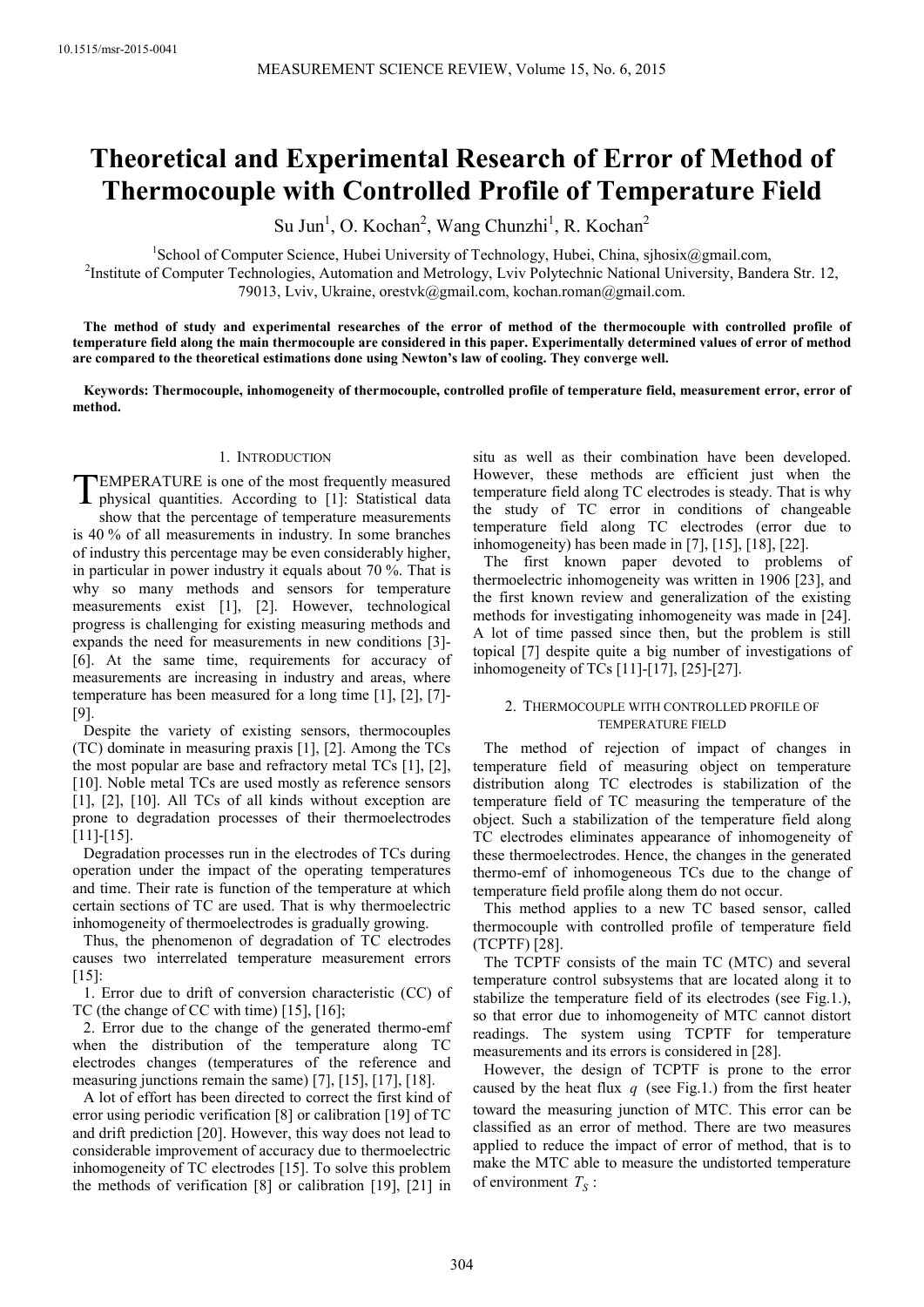1. measuring junction of MTC should be located relatively far apart from the closest heater H1 (the ratio *L*<sup>1</sup> to the MTC thermowell diameter is bigger than 10);

2. the temperature of heater H1 (its setpoint) should be equal to the temperature of measuring junction of MTC.



Fig.1. Design of TCPTF and the reason of error of method.

Therefore in an ideal TCPTF the heat flux *q* due to lack of temperature difference across  $L_1$  is absent, and consequently, error of method equals zero. However, some dispersions in CC of thermocouples MTC and TC1 [29] exist, due to which temperature difference  $\Delta T_{TCS}$  across  $L_1$  is not zero (see Fig.1., where the situation with maximum error of method is given), consequently, the heat flux *q* and error of method appear. MTC and TC1 are of the same type of thermocouples and their tolerance [29] is  $\Delta T_{TC}$ , so the temperature difference  $\Delta T_{TCS}$ , which calls error of method across  $L_1$  is

$$
\Delta T_{TCS} = \sqrt{2\Delta T_{TC}} \tag{1}
$$

Because of the heat exchange between the environment with the temperature  $T<sub>S</sub>$  and the surface of MTC thermowell (see the right part of Fig.1.), the temperature difference between the environment and the electrodes of the MTC across *L* is described by the curve  $\Delta T_{REAL}$ . Hence, the value  $\Delta T_{LIM}$  at position  $L_1$  is the maximum value of error of method of the proposed TCPTF.

# 3. ANALYTICAL ESTIMATION OF ERROR OF METHOD

It is a very complex task to find ∆*TLIM* on the basis of static distribution of temperature. However, it is not necessary to determine the whole curve  $\Delta T_{REAL}$  (see Fig.1.). To estimate the upper limit of error of method ∆*TLIM* it is enough to estimate the change of temperature at the point  $L_1$ , which corresponds to the magnitude of error of method  $\Delta T_{LM}$ . That is why the method for estimating

∆*TLIM* based on its dynamic change of temperature difference  $\Delta T_{TCS}$  has been developed.

Let us assume the temperatures of heater H1 and the measuring junction of the MTC are the same ( $\Delta T_{TCS} = 0$ ). Then at a certain moment heater H1 abruptly increases its temperature and subsequently the temperature difference between its temperature and the temperature of MTC becomes equal maximum magnitude of ∆*TTCS* (see Fig.1.). To describe the coming transition process, Newton's law of cooling is used [30]. Theoretically, this above mentioned transition process never ends, but it is enough to estimate the limit of it, as time approaches infinity. This limit corresponds to the error of method ∆*TLIM* which is caused by temperature difference ∆*TTCS* between heater H1 and the measuring junction of MTC.

Let us write the heat balance equation for the thermowell of the MTC to estimate error of method ∆*TLIM* . Heater H1 emits the amount of heat flux *q* during time *dt* . The heat is absorbed by the metal thermowell and rises its temperature on *dT* as well as the heat is dissipated in environment with temperature  $T<sub>S</sub>$  (see Fig.1.). According to Newton's law of cooling [30], let us write the differential equation for the steady state mode to determine the dependence of temperature of thermowell *T* on time *t*

$$
qdt = cV\rho dT + \alpha A(T - T_S)dt , \qquad (2)
$$

where  $q$  - heat flux due to temperature difference between heater H1 and the measuring junction of the MTC; *c* specific heat capacity of thermowell material of the MTC; *V* - volume of the thermowell of the MTC;  $\rho$  - density of thermowell material of the MTC;  $\alpha$  - heat transfer coefficient of steel to air; *A* - the area of external surface, which is in thermal contact with the environment, that is the area of thermowell of the MTC [31].

Notice that (2) assumes that the heater H1 is not on the edge of the thermowell (as seen in Fig.1.), but it is in its center. However, such an improper treatment of (2) does not cause a significant error of estimation, when the heat flux *q* emitted by H1 under the impact of Δ*T*<sub>*TCS*</sub> corresponds to the real one. Then the estimation of error of method is going to be slightly overstated, which is acceptable. We calculate the heat flux  $q$  using the formula [30], [32]

$$
q = \frac{\lambda \Delta T_{TCS} A_N}{L_1} \tag{3}
$$

where  $\lambda$  - thermal conductivity of the thermowell material of the MTC;  $\Delta T_{TCS}$  - the temperature difference between heater H1 and the measuring junction of the MTC;  $A_N$  the area of the surface through which heat flux is transmitted (cross section area of the thermowell);  $L_1$  - distance from heater H1 to the measuring junction of the MTC [31].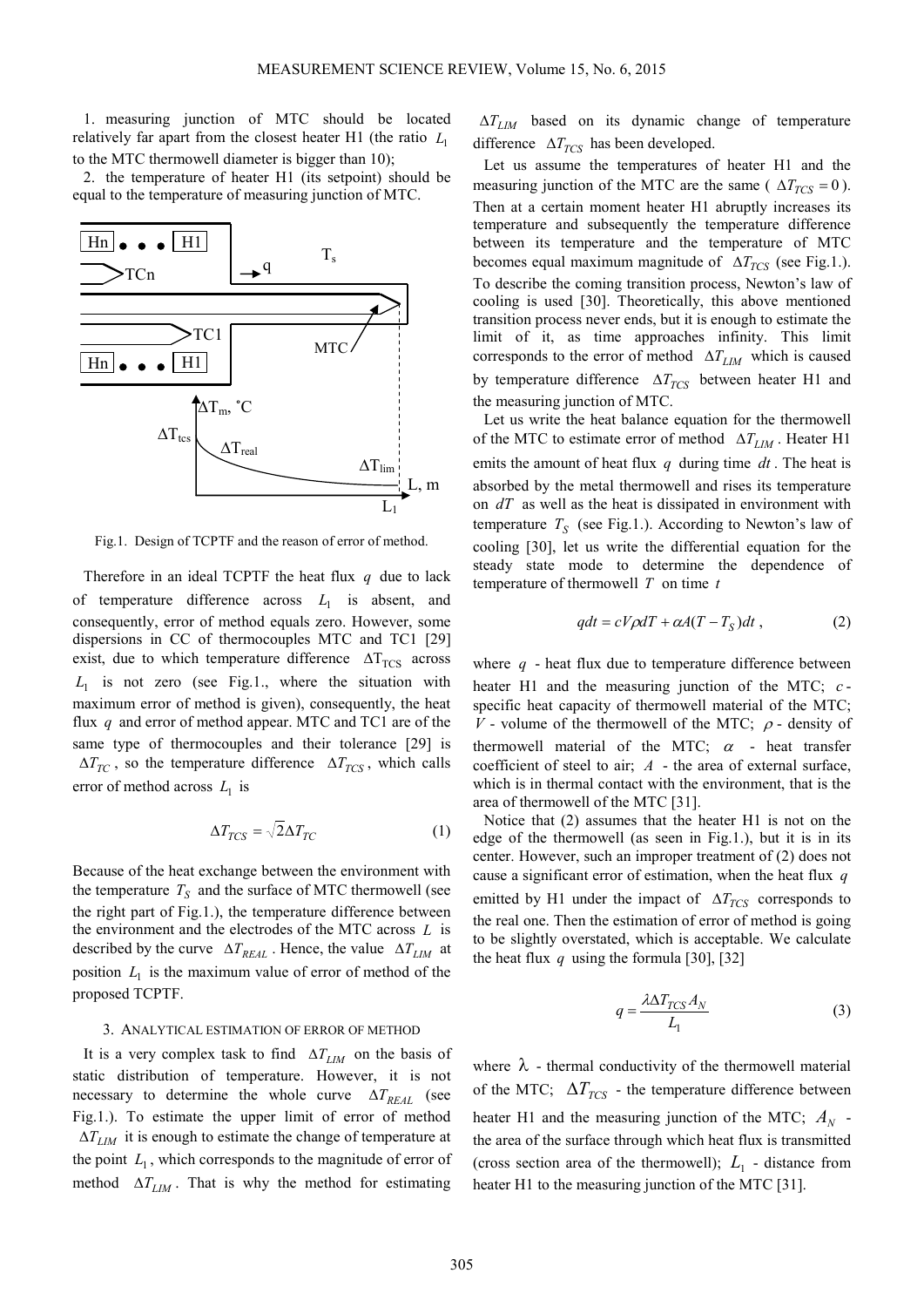

Fig.2. The change of error of method ∆*TLIM* in time under the temperature jump of heater H1.

Solution of (2) with respect to temperature of the thermowell, thus with respect to the temperature of the measuring junction of the MTC gives a function of time.

$$
T = T_S + \frac{q}{\alpha A} (1 - e^{-\frac{\alpha A}{cV\rho}t})
$$
\n(4)

In (4), the term  $\frac{q}{f(1-e^{-cV\rho})}$ *A*  $\frac{d}{d}$ (1-e *q*  $\frac{a}{cV\rho}$ α  $-e^{\frac{ar}{cV\rho}}$  actually corresponds to the error of method ∆*TLIM* , and describes the change of error of method in time (see Fig.2.). If time *t* approaches infinity, then the term  $e^{-\frac{ar}{cV\rho}t}$ *A e* ρ <sup>α</sup> approaches zero. Thus, the upper limit of error of method ∆*TLIM* asymptotically approaches its limit [31]

$$
\Delta T_{\rm lim} = \lim_{t \to \infty} \frac{q}{\alpha A} (1 - e^{-\frac{\alpha A}{cV\rho}t}) = \frac{q}{\alpha A} \tag{5}
$$

## 4. DEPENDENCE OF ERROR OF METHOD ON MEASURED **TEMPERATURE**

As it is shown in (2) - (5), error of method  $\Delta T_{LM}$ depends on several variables. We estimate its value for a specific pattern of TCPTF using type K TC which has a body made of stainless steel [28]. For such a sensor [32]

$$
A_N = 6.3 \times 10^{-5} m^2 \; ; \; L = 0.15m \; , \; A = 5.5 \times 10^{-3} m^2 \; ,
$$

$$
\alpha = 44 \frac{W}{m^2 \times K};\tag{6}
$$

$$
\lambda = 14.2 \frac{W}{m \times K} \tag{7}
$$

The allowable deviation of CC of TC from the nominal one depends on the temperature  $T_s$ . According to [29], the tolerance of CC  $\Delta T_{TC}$  for the type K TC is

$$
\begin{cases} \Delta T_{TC} = \pm 2.5^{\circ}\text{C} \ \ \text{for temperatures } 40 - 333^{\circ}\text{C};\\ \Delta T_{TC} = \pm 0.0075|T| \ \ \text{for temperatures } 333 - 1200^{\circ}\text{C}. \end{cases} \tag{8}
$$

We plug the values  $\Delta T_{TCS}$  to (3) and obtain a set of data plug to (5). Calculations give us the dependence of the upper limit of error of method ∆*TLIM* on measured temperature  $T_S$  (see Fig.3.). It is obvious from the plot,  $\Delta T_{LIM}$  is a function of the tolerance of TC  $\Delta T_{TC}$ . The upper limit of ∆*TLIM* grows linearly for temperatures over 333 ºC.

For lower temperatures, the upper limit of error of method  $\Delta T$ <sub>*LIM*</sub> remains constant, as for type K TC in this range the tolerance  $\Delta T_{TC}$  remains constant as well.



Fig.3. Dependence of error of method ∆*TLIM* on measured temperature *T<sup>S</sup>* .

# 5. METHOD OF THE EXPERIMENTAL STUDIES

All existing theoretical approaches to describe temperature distributions in rigid bodies are based on simplifications in physical processes which is a considerable obstruction for adequate description of temperature distributions in studied bodies. So, recently the main accent in studying temperature fields is made on experimental data which are processed later using theoretical means [33]. However, despite these drawbacks of theoretical approaches, they allow evaluating not just temperature distribution in studied bodies but also discovering consistent patterns inherent to particular thermal processes and outlining ways of purposeful control of them.

As the theoretical estimation has shown, the value of error of method of TCPTF does not exceed a few tenths of a Celsius degree. Since the error of the thermocouples is much larger than the error of method of TCPTF, the direct measurement of this error is impossible. That is why it is proposed to use the relative method of measurements to solve the problem. It is based on measuring the changes in temperature which occur when changing the power of the heater H1 (see Fig.1.). Then, each change of the temperature is measured by the same measuring channel. Namely, the systematic error of each channel in measuring small changes will affect only the temperature and will not practically affect the measured change. The systematic component of the measurement error will be mutually adjusted. Since the outcome of the experiment may be affected by some random temperature changes of the environment during the experiment time, the measuring junction of the MTC is placed into the passive thermostat. Its temperature is measured by an additional resistance temperature detector (RTD).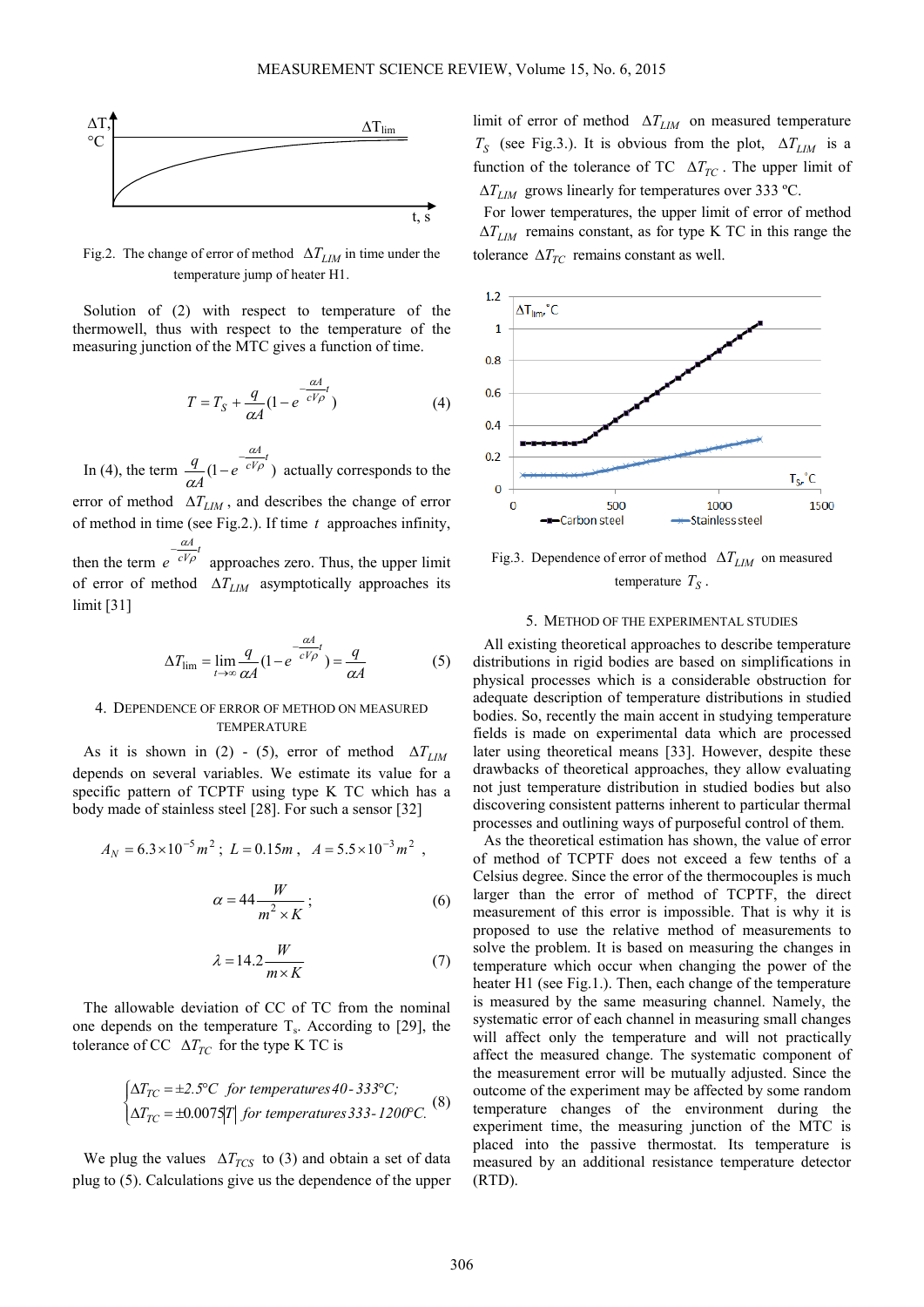The general scheme of the experimental research of error of method is shown in Fig.4. The block diagram of TCPTF is in the top part of Fig.4. It shows all the sensors participating in the experiment - thermocouples (the MTC and the first zone of heating TC1) and the RTDs (of reference junctions  $R_T1$  and of the passive thermostat of measuring junctions  $R_T2$ ). At the bottom of Fig.4. the scheme of measurements' running is shown. During the first stage of the experiment, all the heaters are off. The temperature of all the sensors is the same as in the ambient air. It is necessary to measure the temperatures of all sensors several times and to check if their temperatures do not change more than random error of measurement channels.

During the second stage of the experiment the heater of zone 1 is run at full power. This causes the temperature change of the first heating zone, measured by TC1. After a while the heat flux from the heater of zone 1 will change the temperatures of the measuring junction of MTC and its passive thermostat. One must periodically measure these temperatures until they are steady (transition process of heating comes to the end). Since the transition processes are long-lasting during the temperature change, it is necessary to take into account possible changes of temperature in the thermostat of their reference junctions during the temperature measurement with thermocouples.



Fig.4. General scheme of the experimental research.

According to the scheme of Fig.4., the instruction of the experimental research is compiled:

1. To place the reference junction of TCPTF into the passive thermostat, where also the RTD is placed, and connect the circuit of Fig.4. To keep TCPTF indoors without heating zones during the whole day;

2. To measure (without turning on the heaters) ambient temperature  $T_S$ , voltage drops  $U_{RN2}$  across the reference resistor  $R_N$ 2, and  $U_{RT2}$  across the RTD  $R_T$ 2 of the reference junctions, thermo-emfs of the thermocouple of the first zone  $E_{1Z}$  and MTC  $E_{GT}$ , voltage drops  $U_{RN1}$  across the reference resistor  $R_N$ <sup>1</sup>, and  $U_{RT1}$  across the RTD  $R_T$ <sup>1</sup> of the passive thermostat;

3. To turn on the full power of the first heating zone, to keep TCPTF in these conditions for six hours;

4. To measure ambient temperature  $T_{SZ}$ , voltage drops  $U_{RN2Z}$  across the reference resistor  $R_N^2$ , and  $U_{RT2Z}$ across the RTD  $R<sub>T</sub>$ <sup>2</sup> of reference junctions, thermo-emfs of the thermocouple of the first zone  $E_{1ZZ}$  and the main thermocouple  $E_{GTZ}$ , voltage drops  $U_{RN1Z}$  across the reference resistor  $R_N$ 1, and  $U_{RT1Z}$  across RTD  $R_T$ 1 of the passive thermostat;

5. To calculate resistance of the RTDs  $R_T 1$  and  $R_T 2$ before the heating of the first zone and  $R_T 1_Z$  and  $R_T 2_Z$ , respectively after its heating by the formulas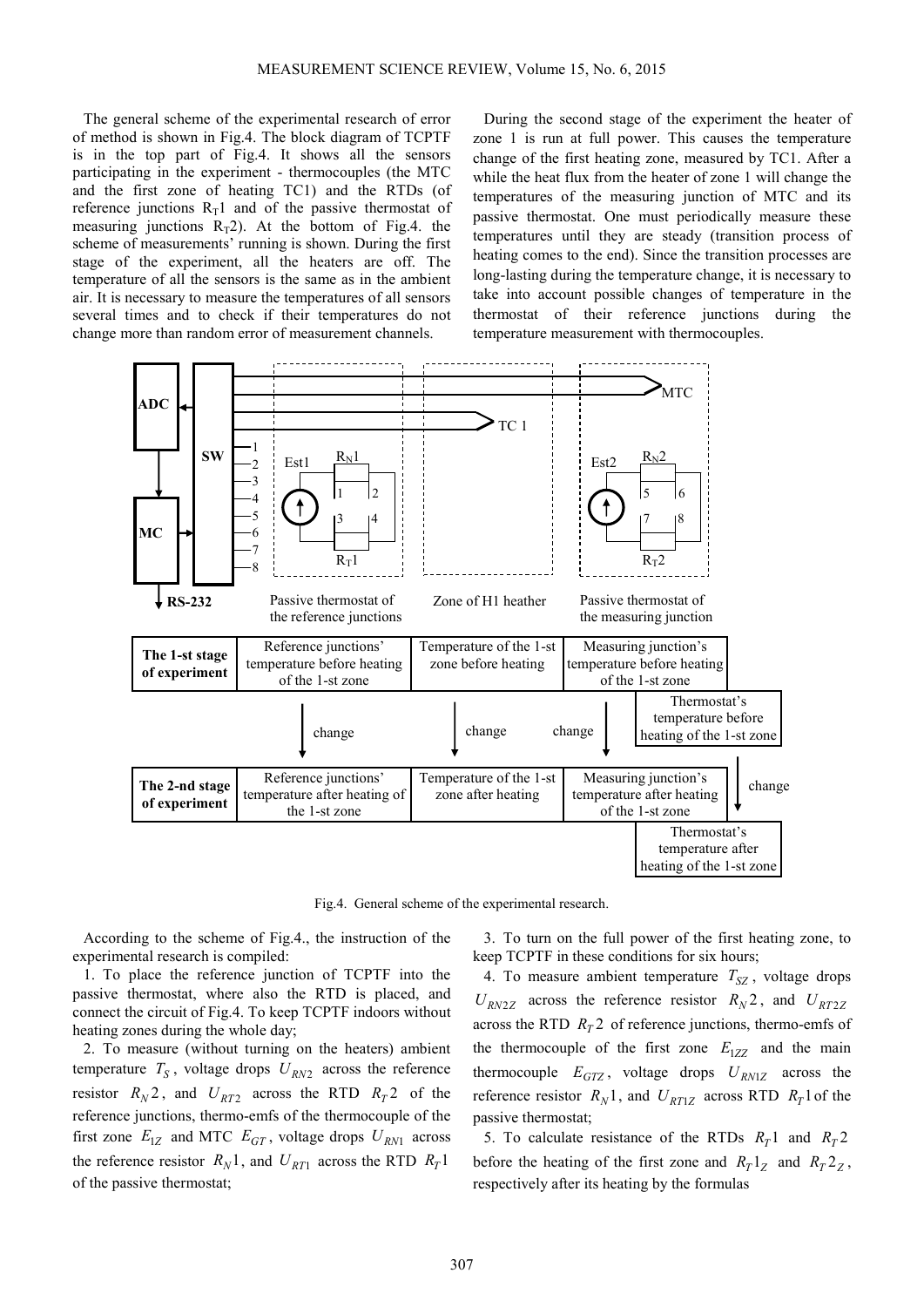$$
R_T 1 = R_N 1 \cdot \frac{U_{RT1}}{U_{RN1}}, R_T 2 = R_N 2 \cdot \frac{U_{RT2}}{U_{RN2}},
$$
  

$$
R_T 1_Z = R_N 1 \cdot \frac{U_{RT1Z}}{U_{RN1Z}}, R_T 2_Z = R_N 2 \cdot \frac{U_{RT2Z}}{U_{RN2Z}},
$$

where  $R_N$ 1 = 160.7Ω and  $R_N$ 2 = 109.83Ω ;

6. To calculate the temperatures of the reference junctions before the heating of the first zone and after its heating  $T_{VK}$ and  $T<sub>VKZ</sub>$ , respectively by the formulas

$$
T_{VK} = \frac{R_T 2 - R_0 2}{\alpha \cdot R_0 2}, \qquad T_{VKZ} = \frac{R_T 2_Z - R_0 2}{\alpha \cdot R_0 2}
$$

where  $R_0 = 53\Omega$ ;

7. To calculate the temperatures of the first zone  $T_{1Z}$  and MTC  $T_{GT}$  before the first zone heating, and also the temperatures of the first zone  $T_{1ZZ}$  and MTC  $T_{GTZ}$  after the first zone heating, respectively by the approximate formulas

$$
\begin{array}{l} T_{1Z}=E_{1Z}\,/ \,S+T_{VK} \ , \qquad \quad T_{GT}=E_{GT}\,/ \,S+T_{VK} \, , \\[1ex] T_{1ZZ}=E_{1ZZ}\,/ \,S+T_{VKZ} \ , \ T_{GTZ}=E_{GTZ}\,/ \,S+T_{VKZ} \, , \end{array}
$$

where  $S = 42 \mu V$  is the sensitivity of the type K thermocouples which are used in the prototype of TCPTF;

8. To calculate the temperatures of the passive thermostat before heating the first zone  $T_{PT}$  and after its heating  $T_{PTZ}$ , respectively by the formulas

$$
T_{PT} = \frac{R_T 1 - R_0 1}{\alpha \cdot R_0 1}, \qquad T_{PTZ} = \frac{R_T 1_Z - R_0 1}{\alpha \cdot R_0 1},
$$

where  $R_0$ 2 = 100 $\Omega$ ;

9. To find the changes of the temperature during the time of heating for the first zone.  $\Delta T_{1Z} = T_{1ZZ} - T_{1Z}$ , for the main thermocouple,  $\Delta T_{GT} = T_{GTZ} - T_{GT}$  and for the passive thermostat,  $\Delta T_{PT} = T_{PTZ} - T_{PT}$ , respectively;

10. The temperature change of the measuring junction of MTC during the heating time of the first zone  $\Delta T_{GT}$  caused by the change of the temperature of its environment, that means by the temperature changes of the passive thermostat  $\Delta T_{PT}$ , and actually by the error of method of TCPTF ∆*MET* . From this ∆*MET* can be determined by the formula

$$
\Delta_{MET} = \Delta T_{GT} - \Delta T_{PT} \tag{9}
$$

11. To find the temperature *T* , for which the combined maximum permissible error of MTC and the thermocouple of the first zone ∆*TTCS* is equal to the change of the temperature of the first zone  $\Delta T_{1Z}$ , from (8).

Apparently, as it is defined in point 10 of the above mentioned instruction, the value of  $\Delta_{MET}$  is calculated according to (9) as the difference, and the terms of (9) are calculated in point 9, also as the differences. In addition, it is clear that changes in temperatures  $\Delta T_{GT}$  and  $\Delta T_{PT}$  will be small. This means that systematic error of measurement results of individual channels (see points 2 and 4 above) are virtually identical and will mutually adjust when calculating the differences. Thus the measurement results will be mostly affected by the random errors, rather short-term instability of the measurement results.

The apparatus for the experimental studies was especially designed with taking into account the need for providing accurate relative measurements, so there was theoretically estimated and experimentally investigated a short-term (diurnal) instability of the results of its measurements not exceeding  $\pm (0.0005+0.002(X/Xmax-1))$ % in the measuring range from 0 to 80 mV, that is  $\pm 2 \mu V$ .

To assess the error of the experimental research of error of method it is necessary to determine the sensitivity of all measuring channels. This can be done when knowing the voltage drops  $U_{RN1}$  and  $U_{RN2}$  across the reference resistors  $R_N$ <sup>1</sup> and  $R_N$ <sup>2</sup>, respectively. As it is shown in Table 1., presented in the next chapter,  $U_{RN1} \approx 40mV$ , and  $U_{RN2} \approx 70mV$ . As per the values  $R_N$ 1 = 160.7 $\Omega$  and  $R_N$ 2 = 109.83 $\Omega$ , the currents through  $R_T$ 1 and  $R_T$ 2 will be equal to  $I1 = U_{RN1} / R_N 1 \approx 0.25 mA$  and  $I2 = U_{RN2} / R_N 2 \approx 0.65 mA$ , respectively. The change in voltage drops across them per degree of temperature change (sensitivity) will be  $S_T 1 = I_T 1 \cdot \alpha \cdot R_0 1 \approx 0.1 mV / \text{°C}$  and  $S_T$  2 =  $I_T$  2 ·  $\alpha$  ·  $R_0$  2 ≈ 0.13*mV* / °*C*, respectively. When instability of the measuring channel of voltage is  $\Delta_{U} = \pm 2mkV$  (see the paragraph above), then the random error of measurement of temperatures of the passive thermostat and the reference junctions will be  $\Delta_{RT1} = \Delta_U / S_T 1 \approx 0.02^{\circ}C$  and  $\Delta_{RT2} = \Delta_U / S_T 2 \approx 0.015^{\circ}C$ , respectively. The random error of the thermo-emf measurement of MTC will be  $\Delta_E = \Delta_U / S \approx 0.05^{\circ}C$ .

It should be noted that the error of temperature measurement of the reference junctions  $\Delta_{RT2}$  only indirectly affects the result of the temperature change measurements by the main thermocouple, in addition, it is much lower than the random error of the thermo-emf measurement  $\Delta_E$ , that is why it is neglected.

The total random error of the error of method will be

$$
\Delta\Delta_{MET} = \sqrt{\Delta_E^2 + \Delta_E^2 + \Delta_{RT1}^2 + \Delta_{RT1}^2} \approx 0.075 \,^{\circ}\text{C} \,,\qquad(10)
$$

representing a significant percentage of the value of the error of method found in its theoretical estimation (see Fig.3.). Therefore, it is reasonable to hold several separate experiments to determine the convergence of the measurement results.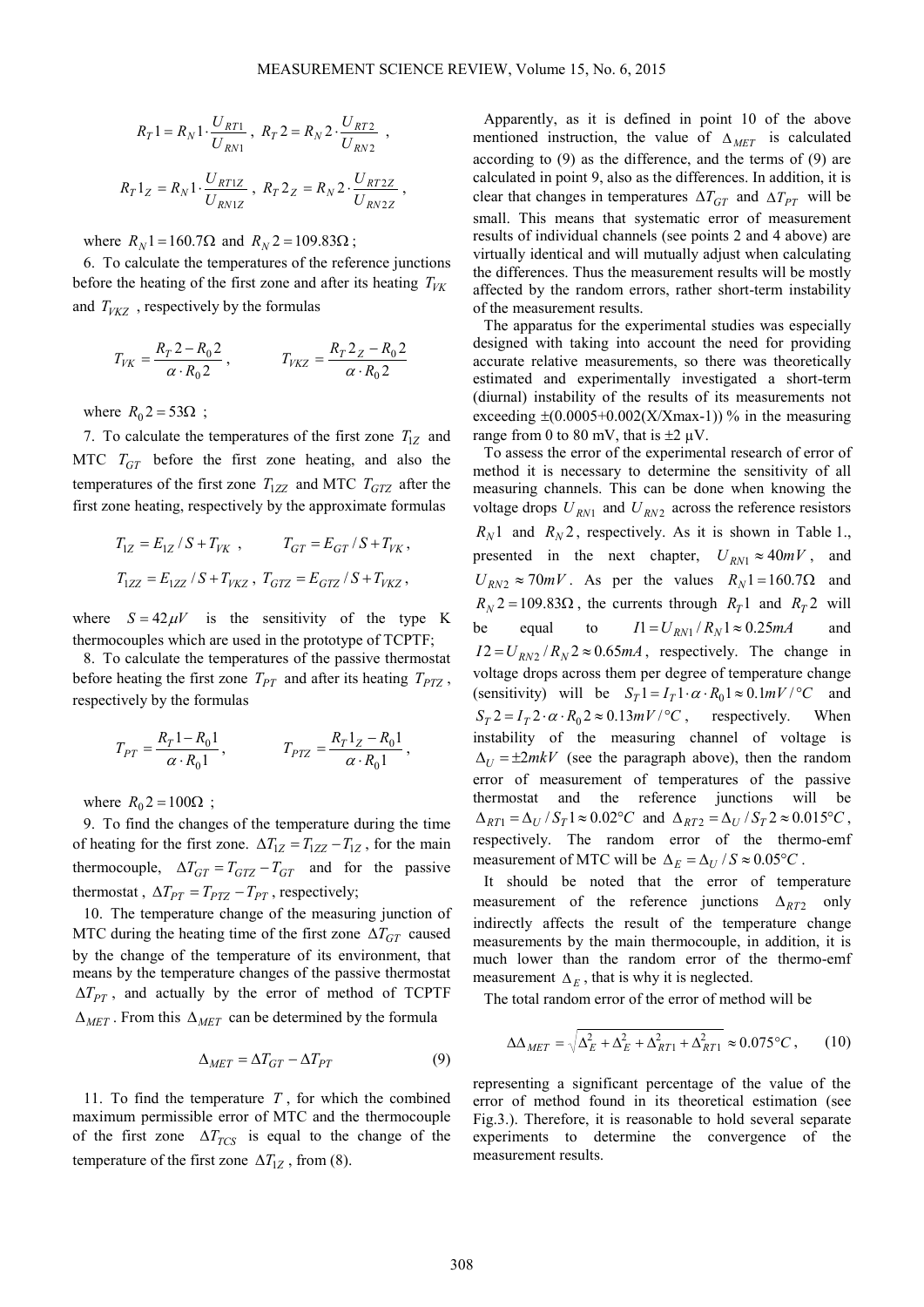## MEASUREMENT SCIENCE REVIEW, Volume 15, No. 6, 2015

| <b>Stage of the</b><br>instruction | <b>Measured</b><br>quantities                                | <b>Experiment</b><br>#1 | <b>Experiment</b><br>#2 | <b>Experiment</b><br>#3 | <b>Experiment</b><br>#4 | <b>Experiment</b><br>#5 |
|------------------------------------|--------------------------------------------------------------|-------------------------|-------------------------|-------------------------|-------------------------|-------------------------|
| $\sqrt{2}$                         | $T_S$ , °C                                                   | 19.76                   | 18.66                   | 18.72                   | 18.72                   | 20.88                   |
|                                    | $U_{\mathit{RN}1}$ , $\mu\mathrm{V}$                         | 43828                   | 43812                   | 43816                   | 43821                   | 43822                   |
|                                    | $U_{RT1}$ , $\mu$ V                                          | 29741                   | 29678                   | 29682                   | 29691                   | 29699                   |
|                                    | $U_{\mathit{RN2}}$ , $\mu\mathrm{V}$                         | 75043                   | 75121                   | 75119                   | 75113                   | 75110                   |
|                                    | $U_{\mathit{RT2}}$ , $\mu\mathrm{V}$                         | 39262                   | 39133                   | 39141                   | 39137                   | 39144                   |
|                                    | $E_{1Z}$ , $\mu\mathrm{V}$                                   | $\overline{\bf 8}$      | $\overline{4}$          | $\overline{4}$          | $\overline{4}$          | $\overline{4}$          |
|                                    | $E_{GT}$ , $\mu V$                                           | $\boldsymbol{0}$        | $\overline{0}$          | $\boldsymbol{0}$        | $\boldsymbol{0}$        | $\boldsymbol{0}$        |
| $\overline{4}$                     | $T_{\textrm{SZ}}$ , $\overline{{}^{\circ}\textrm{C}}$        | 21.26                   | 21.03                   | 20.96                   | 20.85                   | 20.88                   |
|                                    | $U_{\text{RN1Z}}$ , $\mu\mathrm{V}$                          | 43775                   | 43732                   | 43741                   | 43748                   | 43743                   |
|                                    | $U_{\mathit{RT1Z}}$ , $\mu\mathrm{V}$                        | 29838                   | 29787                   | 29793                   | 29788                   | 29793                   |
|                                    | $U_{\mathit{RN2Z}}$ , $\mu\mathrm{V}$                        | 75012                   | 75002                   | 75008                   | 75011                   | 75017                   |
|                                    | $U_{\mathit{RT2Z}}$ , $\mu\mathrm{V}$                        | 39477                   | 39436                   | 39428                   | 39413                   | 39421                   |
|                                    | $E_{\rm IZZ}$ , $\mu\rm V$                                   | $\overline{215}$        | $\overline{211}$        | 217                     | $\overline{210}$        | $\frac{206}{ }$         |
|                                    | $E_{GTZ}$ , $\mu$ V                                          | 71                      | $\overline{79}$         | $\overline{79}$         | 74                      | 75                      |
| 5                                  | $R_T$ 1, $\Omega$                                            | 109.05                  | 108.86                  | 108.86                  | 108.82                  | 108.91                  |
|                                    | $R_T 2$ , $\Omega$                                           | 57.46                   | 57.21                   | 57.23                   | 57.23                   | 57.24                   |
|                                    | $R_T 1_Z$ , $\Omega$                                         | 109.54                  | 109.46                  | 109.46                  | 109.42                  | 109.45                  |
|                                    | $R_T2_Z$ , $\Omega$                                          | 57.80                   | 57.75                   | 57.73                   | 57.71                   | 57.72                   |
| 6                                  | $T_{V\!K}$ , °C                                              | 19.76                   | 18.66                   | 18.72                   | 18.72                   | 18.77                   |
|                                    | $T_{VKZ}$ , $^{\rm o}\!{\rm C}$                              | 21.26                   | 21.03                   | 20.96                   | 20.85                   | 20.88                   |
| $\boldsymbol{7}$                   | $T_{1Z}$ , <sup>o</sup> C                                    | 19.95                   | 18.76                   | 18.82                   | 18.81                   | 18.87                   |
|                                    | $T_{GT}$ , $^{\sf o}{\bf C}$                                 | 19.76                   | 18.66                   | 18.72                   | 18.72                   | 18.77                   |
|                                    | $T_{1ZZ}$ , $^{\rm o}\!{\rm C}$                              | 26.38                   | 26.06                   | 26.13                   | 25.85                   | 25.79                   |
|                                    | $T_{GTZ}$ , $^{\rm o}\!C$                                    | 22.95                   | 22.91                   | 22.84                   | 22.61                   | 22.67                   |
| $8\,$                              | $T_{PT}$ , $^{\rm o}\!{\rm C}$                               | 21.24                   | 20.79                   | 20.80                   | 20.85                   | 20.91                   |
|                                    | $T_{PTZ}$ , $\overline{C}$                                   | 22.39                   | 22.20                   | 22.20                   | 22.11                   | 22.19                   |
| 9                                  | $\Delta T_{1Z}$ , <sup>o</sup> C                             | 6.43                    | 7.30                    | 7.31                    | 7.04                    | 6.92                    |
|                                    | $\Delta T_{GT}$ , °C                                         | 1.69                    | 1.88                    | 1.88                    | 1.76                    | 1.79                    |
|                                    | $\Delta T_{PT}$ , °C                                         | 1.15                    | 1.41                    | 1.40                    | 1.26                    | 1.27                    |
| $\overline{10}$                    | $\Delta T_1$ , °C                                            | 4.93                    | 4.93                    | 5.07                    | 4.91                    | 4.81                    |
| $\overline{11}$                    | $\overline{T, \,^{\circ}C}$                                  | 465                     | 465                     | 478                     | 463                     | 453                     |
| 12                                 | $\Delta_{\mathit{MET}}$ , $\overline{{}^{\text{o}}\text{C}}$ | 0.54                    | 0.47                    | 0.49                    | 0.50                    | 0.51                    |

Table 1. The results of the measurements and calculations in the study of the error of method of TCPTF.

# 6. THE RESULTS OF THE EXPERIMENTAL RESEARCH

Fig.5. shows experimental arrangement to research the error of method. It shows the passive thermostat of the measuring junction of MTC, the first zone of TCPTF (heater H1) and power supply of the RTD of the passive thermostat of measuring junction of MTC. All thermocouples of the investigated TCPTF (MTC and TC1 ... TC9) are type K (their legs are made of chromel and alumel). Because of the difficulties of machining stainless steels [34], [35] which are resistant to high temperatures, the thermowell of MTC and other constructive elements of the studied prototype are made of regular constructional steel.

For RTD measurement there is used the potentiometer circuit with its four-lead arrangement. The results of the measurements and calculations, described in the instruction of the experimental research, are presented in Table 1. As it is seen from Table 1., five experiments have been conducted, their results differ little so the censorship is not required.

Values of the found error of method are given in Table 1. line 10, and in line 12 - the temperature changes of the heater H1 relative to the ambient temperature changes, found as  $\Delta T_1 = \Delta T_{1Z} - (\Delta T_{SZ} - \Delta T_S)$ . In line 11 the temperatures *T* are given, which correspond to the total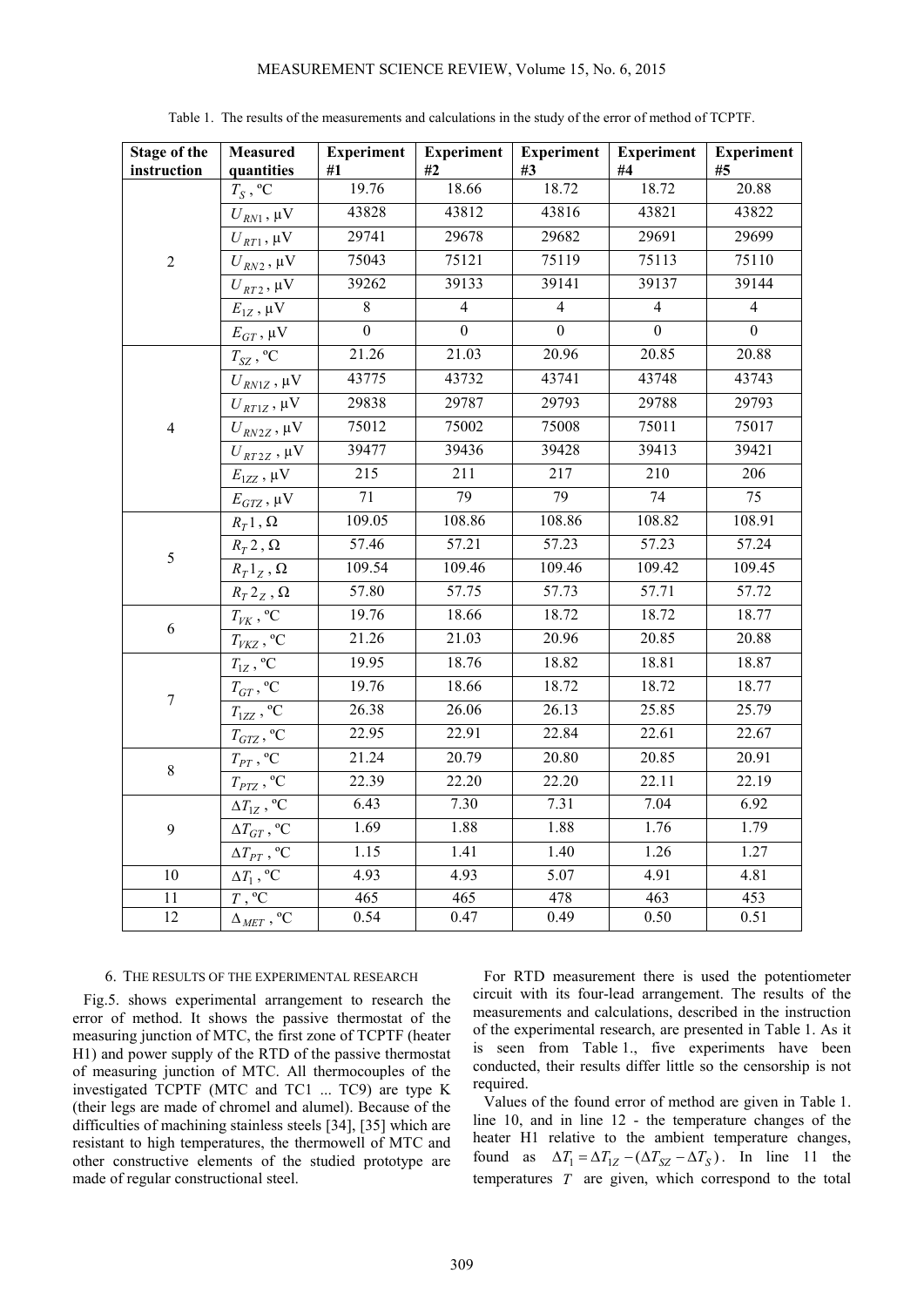permissible error of the type K thermocouples MTC and TC1, equal to the temperature change of the first zone  $\Delta T_1$ in each experiment. The value of *T* is calculated according to (8), provided that the errors of MTC and TC1 are equal and independent, and their total error is calculated as the square root of the sum of squares of their individual errors [36]. As a result of the conversion (1) we obtain

$$
\Delta T_{TC} = \frac{\Delta T_{TCS} \cdot}{\sqrt{2}} \tag{11}
$$

Then we plug the values obtained in (11) to (8) and solve (8) for *T* for each experiment.



Fig.5. Experimental arrangement.

As can be seen from Table 1. , the values of the error of method of TCPTF found experimentally have relatively small spread (no more than  $\pm$  8%) relative to the mean value, and their absolute values do not exceed values estimated according to (10) error of the error of method ∆∆ *MET* . Therefore, it can be considered that the convergence of the experimental results is good enough, the results themselves are correct and can be compared with the results of the theoretical assessment of the error of method.

# 7. COMPARISON OF THE THEORETICAL AND EXPERIMENTAL **STUDIES**

Parameters of the studied TCPTF, required for the estimation of the theoretical value of the error method  $\Delta_{MET}^T$ , are given in (5) except the thermal conductivity of the thermowell. The thermowell of the prototype is made of structural steel whose thermal conductivity is

$$
\lambda = 47 \frac{W}{m \times K} \tag{12}
$$

where  $\lambda$  – thermal conductivity of the thermowell material of the MTC [32].

Let us find for the values of the changes of the temperature of the first zone  $\Delta T_{1Z}$ , which are given in Table 1., the theoretical values of the error of method. Obtained results are summarized in Table 2. Given there are the temperatures *T* , which correspond to the total permissible errors of MTC and TC1 of type K (row 11 of Table 1.), experimentally obtained values of the error of method ∆*MET* and theoretical values of the error of method  $\Delta_{MET}^T$ . In the last line of Table 2. there are shown the deviations of values of the error of method obtained experimentally from their corresponding values, found theoretically.

$$
\Delta \Delta_{MET}^E = \Delta_{MET} - \Delta_{MET}^T \tag{13}
$$

Apparently, obtained experimental and theoretical values  $\Delta \Delta_{MET}^{E}$  are commensurate with random error of the equipment, estimated in chapter 5. From the above mentioned, we can conclude that:

1. experimental studies are conducted correctly;

2. error of method of TCPTF is quite small even when the structural steel is used.

Since the method of estimation of the error of method is confirmed by the results of experiment, it can be used to estimate the error of method of TCPTF, whose thermowell is made of high-alloyed stainless steel resistant to corrosion at high temperatures. For the experimental conditions the error of method of the studied prototype will not exceed 0.13 °C, this is negligible even during measurement with the highest accuracy exemplary thermocouples.

Table 2. Results of the comparison of the experimental and theoretical values of the error of method.

| Physical<br>quantities          | Expe-<br>riment<br>#1 | Expe-<br>riment<br>#2 | Expe-<br>riment<br>#3 | Expe-<br>riment<br>#4 | Expe-<br>riment<br>#5 |
|---------------------------------|-----------------------|-----------------------|-----------------------|-----------------------|-----------------------|
| $T$ , ${}^{\circ}C$             | 465                   | 465                   | 478                   | 463                   | 453                   |
| $\Delta_{MET}$ , <sup>o</sup> C | 0.54                  | 0.47                  | 0.49                  | 0.50                  | 0.51                  |
| $\Delta_{MET}^T$ , °C           | 0.40                  | 0.40                  | 0.41                  | 0.40                  | 0.39                  |
| $\Delta\Delta_{MET}^E$ , °C     | 0.14                  | 0.07                  | 0.08                  | 0.10                  | 0.12                  |

#### 8. CONCLUSIONS

Experimental studies of the error of method of TCPTF, the results of which are shown in this paper have shown that:

1. The proposed technique of the experimental studies based on measuring the changes in temperature during the experiment (relative measurements) enables accurate enough study of the error of method of TCPTF, which is caused by the heat flux from the auxiliary heaters of TCPTF toward the measuring junction of MTC. The obtained results of the experimental researches converge well with the theoretical ones. It enables us to think that the theoretical researches are correct;

2. The proposed method of theoretical assessment of the error of method of TCPTF can be considered quite correct, despite the simplified model of thermal processes. Deviation of the values of the error of method, found using the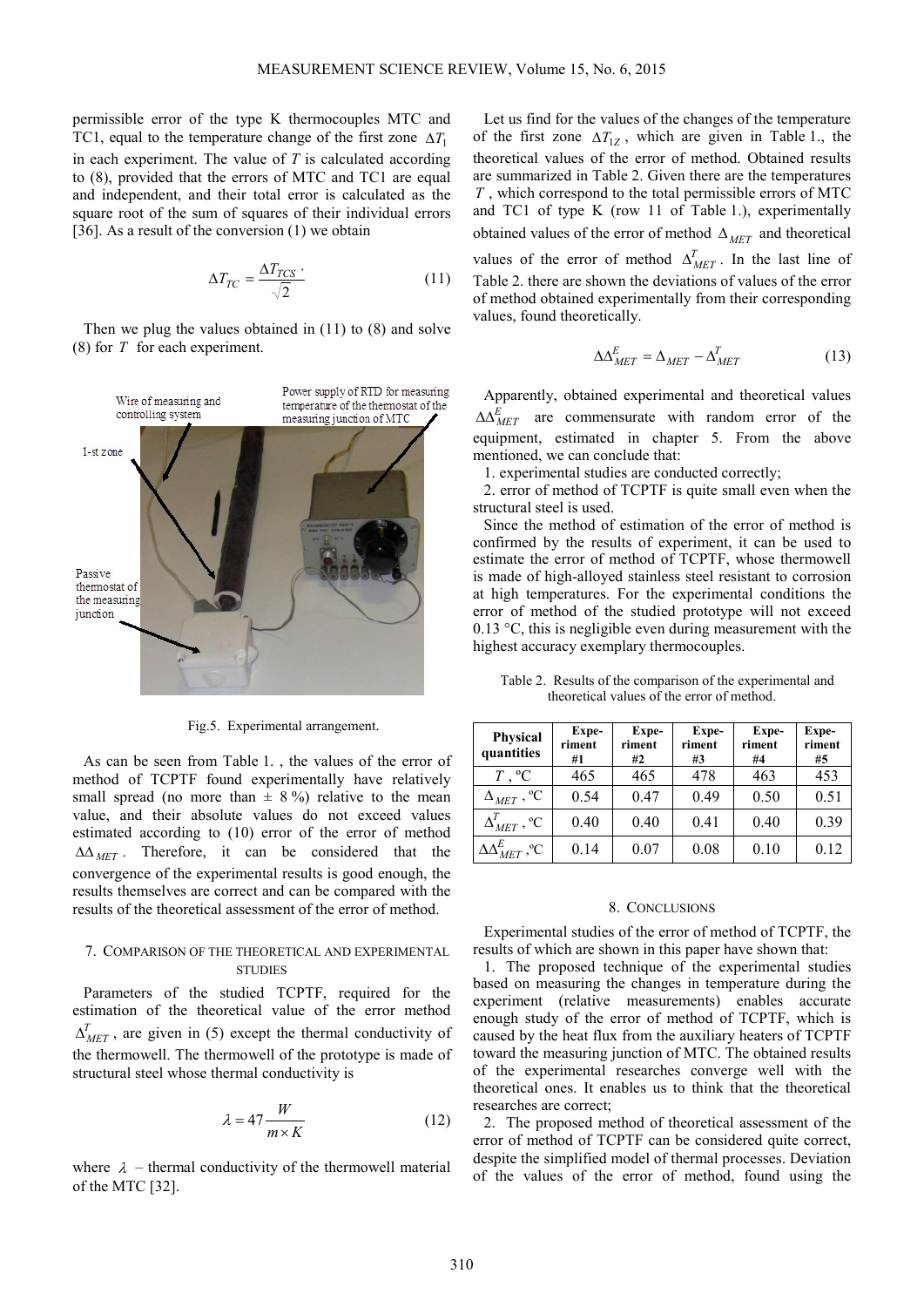proposed method of experiment from the values found experimentally, is more than three times less than the errors of exemplary thermocouples that can be used for calibration of TCPTF. So, the proposed method of the experiment can be used for the practical purposes;

3. The correctness of the proposed method of the theoretical estimation of error of method of TCPTF shows the way of reducing this error by increasing the thermowell heat transfer area by applying either grooves or thread, or mount additional fins on the end of the thermowell.

As it has been shown in this paper, the error of method is quite small, therefore it is necessary to study the other errors of TCPTF. Also it is worth optimizing the design of TCPTF.

#### ACKNOWLEDGMENT

This work was supported by Natural Science Foundation of Hubei Province of China (2014CFB605), Foundation of Wuhan Science and technology Bureau (2015030809020370), Doctoral Scientific Research Fund from Hubei University of Technology (No. BSQD14037).

#### **REFERENCES**

- [1] Lutsyk, Y., Hook, O., Lakh, O., Stadnyk, B. (2006). *Temperature Measurements: Theory and Practice*. Lviv, Ukraine: Beskyd Bit. (in Ukrainian)
- [2] Webster, J. (1999). *Measurement, Instrumentation, and Sensors Handbook.* CRC Press.
- [3] Habisreuther, T., Elsmann, T., Pan, Z., Graf, A., Willsch, R., Schmidt, M.A. (2015). Sapphire fiber Bragg gratings for high temperature and dynamic temperature diagnostics. *Applied Thermal Engineering*, 91, 860-865.
- [4] Yi, X., Liu, C. (2009). Development of high-precision temperature measurement system based on ARM. In *Proceedings of 9th International Conference on Electronic Measurement and Instruments,* 16-19 August, 2009, Beijing, China. IEEE, 795-799.
- [5] Kočí, V., Kočí, J., Korecký, T., Maděra, J., Černý, R. (2015). Determination of radiative heat transfer coefficient at high temperatures using a combined experimental-computational technique. *Measurement Science Review,* 15 (2), 85-91.
- [6] Glowacz, A., Glowacz, A., Glowacz, Z. (2015). Recognition of thermal images of direct current motor with application of area perimeter vector and bayes classifier. *Measurement Science Review*, 15 (3), 119- 126.
- [7] Sloneker, K.C. (2009). Thermocouple inhomogeneity. *Ceramic Industry*, 159 (4), 13-18.
- [8] Körtvélyessy, L. (1981). *Thermoelement Praxis*. Essen, Germany: Vulkan-Verlag. (in German)
- [9] Glowacz, A., Glowacz, A., Korohoda, P. (2014). Recognition of monochrome thermal images of synchronous motor with the application of binarization and nearest mean classifier. *Archives of Metallurgy and Materials*, 59 (1), 31-34.
- [10] Park, R.M. (ed.) (1993). *Manual on the Use of Thermocouples in Temperature Measurement.* ASTM International.
- [11] Abdelaziz, Y., Edler, F. (2009) A method for evaluation of the inhomogeneity of thermoelements. *Measurement Science and Technology*, 20 (5), 055102.
- [12] Pearce, J.V. (2007). Quantitative determination of the uncertainty arising from the inhomogeneity of thermocouples. *Measurement Science and Technology*, 18, 3489-3495.
- [13] Tamba, J., Yamazawa, K., Masuyama, S., Ogura, H., Izuchi, M. (2011). Evaluating the inhomogeneity of thermocouples using a pressure-controlled water heat pipe. *International Journal of Thermophysics*, 32, 2436–2451.
- [14] Webster, E.S., White, D.R., Edgar, H. (2015). Measurement of inhomogeneities in MIMS thermocouples using a linear-gradient furnace and dual heat-pipe scanner. *International Journal of Thermophysics*, 36, 444–466.
- [15] Su Jun, Kochan, O. (2014). The mechanism of the occurrence of acquired thermoelectric inhomogeneity of thermocouples and its effect on the result of temperature measurement. *Measurement Techniques*, 57 (10), 1160-1166.
- [16] Körtvélyessy, L. (1998). *Thermoelement Praxis : Neue theoretische Grundlagen und deren Umsetzung, 3rd ed.* Essen, Germany: Vulkan-Verlag. (in German)
- [17] Holmsten, M., Ivarsson, J., Falk, R., Lidbeck, M., Josefson, L.-E. (2008). Inhomogeneity measurements of long thermocouples using a short movable heating zone. *International Journal of Thermophysics*, 29 (3), 915-925.
- [18] Isotermal Technology Ltd. (1999). *Temperature calibration with isotech block baths.*
- [19] Buschfort, H.G., Hundere, A. (1968). *Self-calibrating temperature sensing probe and probe – indicator combination*. U.S. Patent 3,499,340. Washington, D.C.: U.S. Patent and Trademark Office.
- [20] Sachenko, A., Kochan, V., Turchenko, V. (2000). Sensor drift prediction using neural networks. In *Proceedings of International Workshop on Virtual and Intelligent Measurement Systems (VIMS'2000)*, 29-30 April, 2000, Annapolis, USA, 88-92.
- [21] Zvizdic, D., Sestan, D. (2015). Zinc-filled multientrance fixed point. *International Journal of Thermophysics,* 36, 336–346.
- [22] Su Jun, Kochan, O. (2014). Investigations of thermocouple drift irregularity impact on error of their inhomogeneity correction. *Measurement Science Review*, 14 (1), 29-34.
- [23] White, W.P. (1906). The constancy of thermoelements. *Physical Review*, 23, 449–474.
- [24] Roeser, W., Wensel, H. (1935). Methods of testing thermocouples and thermocouple materials. *Journal of Research of the National Bureau of Standards*, 14, 247-282.
- [25] Hill, K.D., Gee, D.J. (2012). Quantifying the calibration uncertainty attributable to thermocouple inhomogeneity. In *Proceedings of the 9th International Temperature Symposium Temperature:*